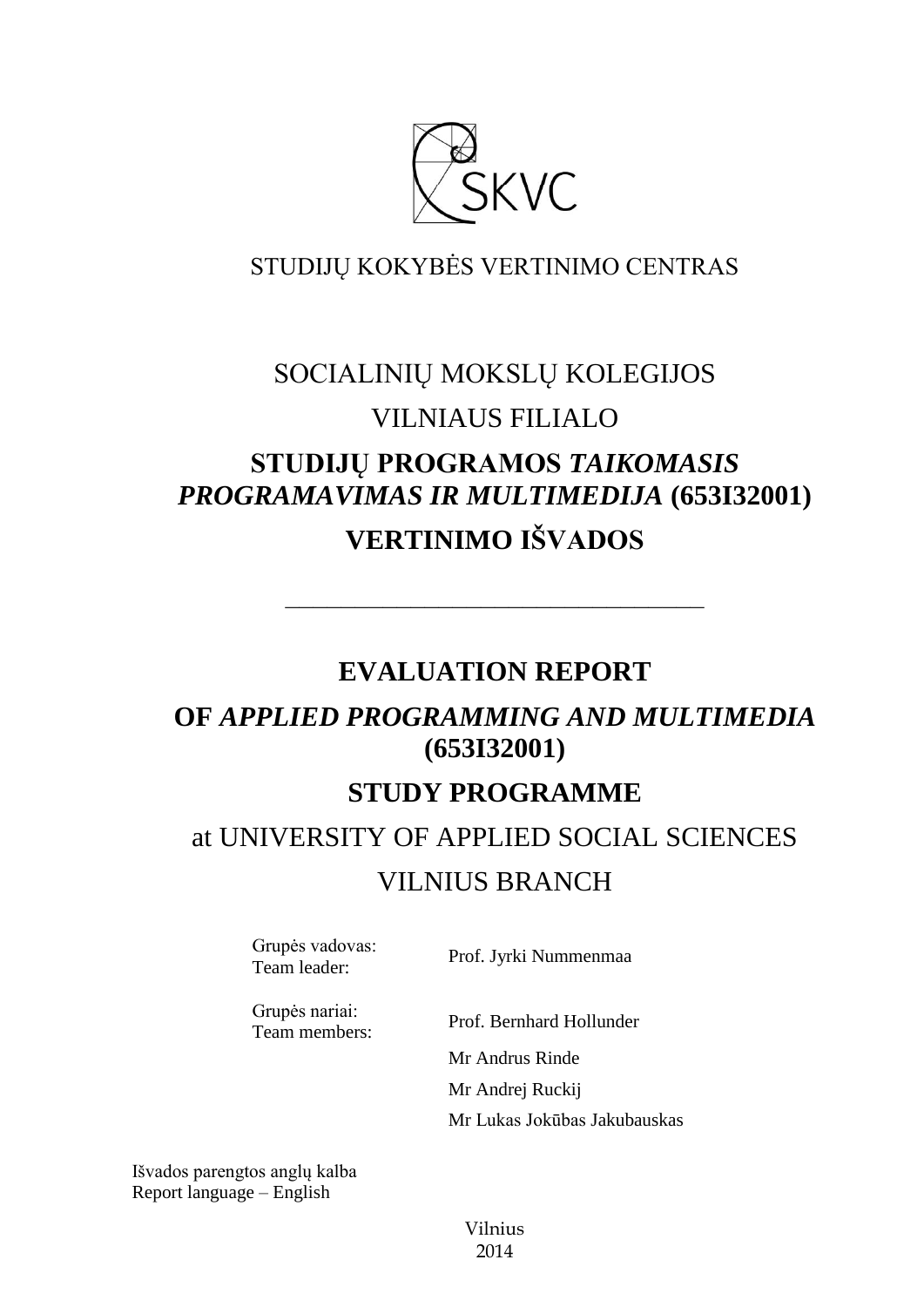| Studijų programos pavadinimas                           | Taikomasis programavimas ir multimedija                                                                     |
|---------------------------------------------------------|-------------------------------------------------------------------------------------------------------------|
| Valstybinis kodas                                       | 653I32001                                                                                                   |
| Studijų sritis                                          | Fiziniai mokslai                                                                                            |
| Studijų kryptis                                         | Programų sistemos                                                                                           |
| Studijų programos rūšis                                 | Koleginės studijos                                                                                          |
| Studijų pakopa                                          | Pirmoji                                                                                                     |
| Studijų forma (trukmė metais)                           | Nuolatinė (3 m.)                                                                                            |
| Studijų programos apimtis kreditais                     | <b>180 ECTS</b>                                                                                             |
| Suteikiamas laipsnis ir (ar) profesinė<br>kvalifikacija | Programavimo<br>profesinis<br>bakalauras,<br>programuotojo profesinė kvalifikacija                          |
| Studijų programos įregistravimo data                    | Lietuvos Respublikos švietimo ir<br>mokslo<br>ministro 2003 m. birželio 6 d. įsakymu Nr.<br><b>ISAK-796</b> |

# **DUOMENYS APIE ĮVERTINTĄ PROGRAMĄ**

### ––––––––––––––––––––––––––––––– **INFORMATION ON EVALUATED STUDY PROGRAMME**

| Title of the study programme.                          | <b>Applied Programming and Multimedia</b>                                                                                                 |
|--------------------------------------------------------|-------------------------------------------------------------------------------------------------------------------------------------------|
| State code                                             | 653I32001                                                                                                                                 |
| Study area                                             | <b>Physical Sciences</b>                                                                                                                  |
| Study field                                            | Software Engineering                                                                                                                      |
| Kind of the study programme                            | College studies                                                                                                                           |
| Study cycle                                            | First                                                                                                                                     |
| Study mode (length in years)                           | Full-time (3 years)                                                                                                                       |
| Volume of the study programme in credits               | <b>180 ECTS</b>                                                                                                                           |
| Degree and (or) professional qualifications<br>awarded | Professional<br>Bachelor<br>of<br>Programming,<br><b>Programmer Professional Qualification</b>                                            |
| Date of registration of the study programme            | 6 of June 2003, under the order of the Minister<br>of the Ministry for Education and Science of the<br>Republic of Lithuania No. ISAK-796 |

Studijų kokybės vertinimo centras

The Centre for Quality Assessment in Higher Education

©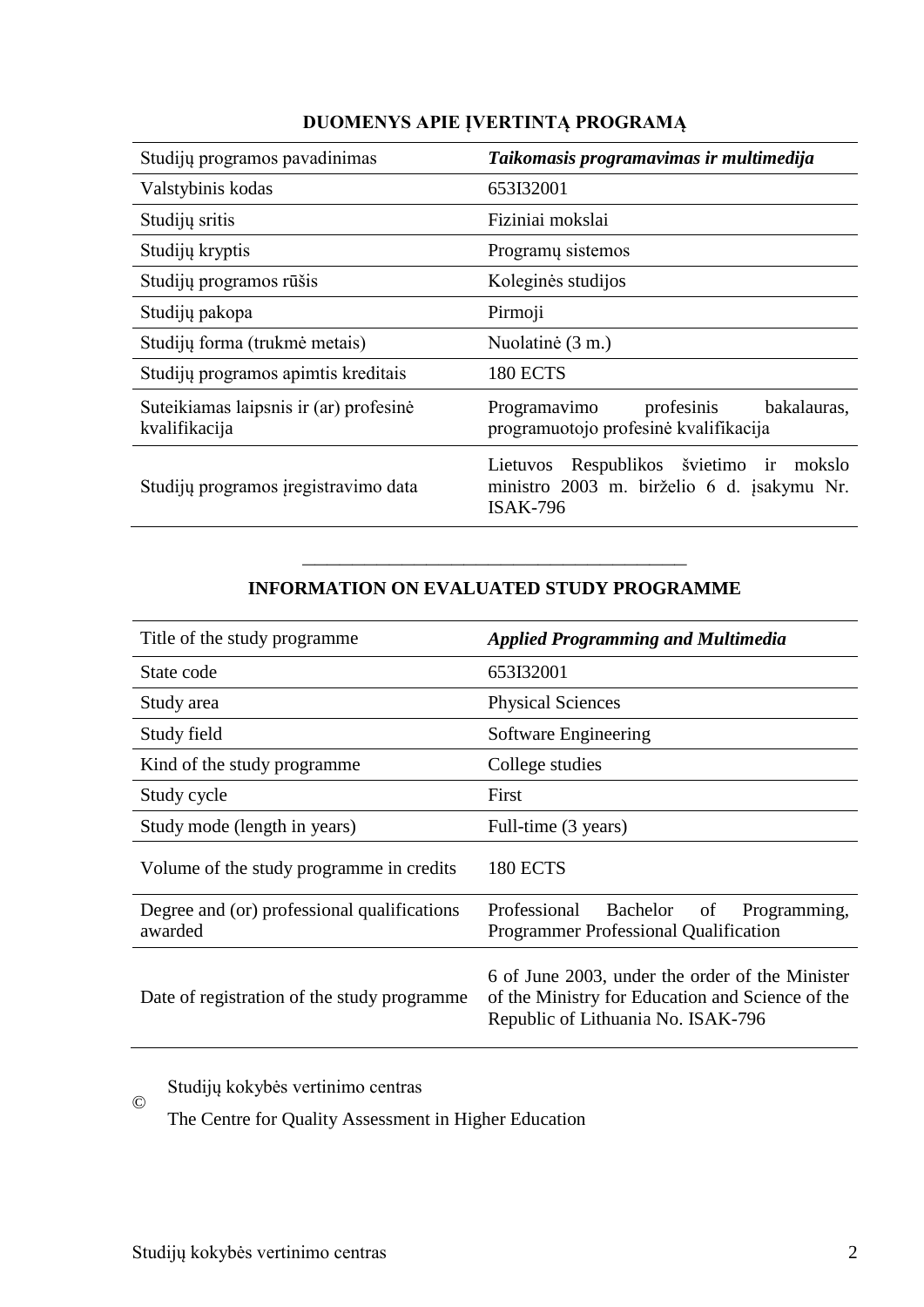# **CONTENTS**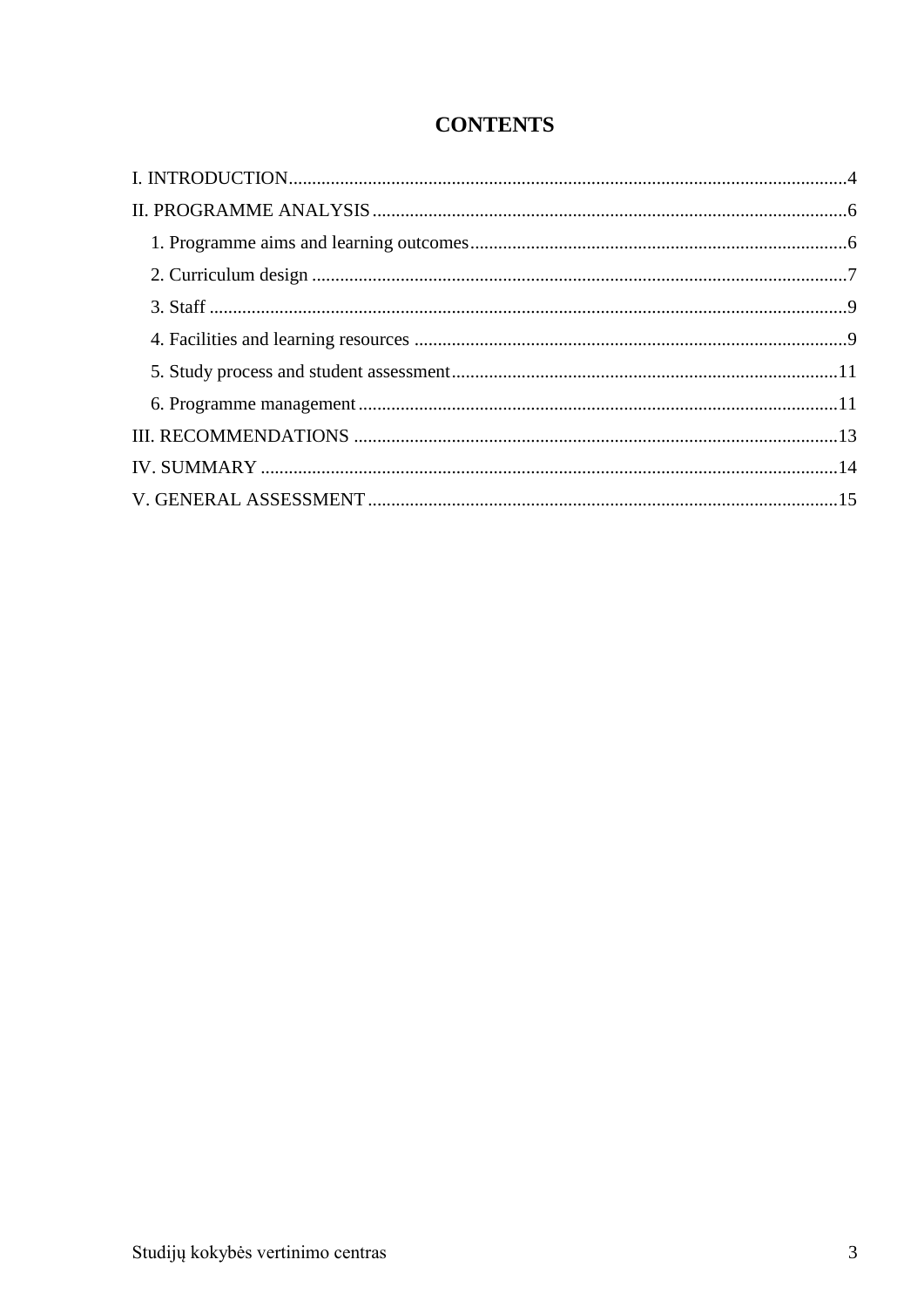### <span id="page-3-0"></span>**I. INTRODUCTION**

The procedures of the external evaluation of the *Applied Programming and Multimedia* Professional Bachelor study programme at the University of Applied Social Sciences (Vilnius campus) were organized by the Centre for Quality Assessment in Higher Education of Lithuania. It selected and appointed the external evaluation Review Panel formed by Professor Jyrki Nummenmaa (Professor of Computer Science, University of Tampere, Finland, head of the Panel), Professor Bernhard Hollunder (Professor at the Computer Science Department at Furtwangen University of Applied Sciences, Germany), Mr Andrus Rinde (Lecturer of Multimedia at Tallinn University, Estonia), Mr Andrej Ruckij (Head of Development at UAB "Adform", employer representative), and Mr Lukas Jokūbas Jakubauskas (graduate of *Informatics Engineering* at Kaunas University of Technology, student representative).

For the evaluation the following documents have been considered:

- 1. Law on Higher Education and Research of Republic of Lithuania;
- 2. Procedure of the External Evaluation and Accreditation of Study Programmes;
- 3. General Requirements of the First Degree and Integrated Study Programmes;
- 4. Methodology for Evaluation of Higher Education Study Programmes;

The basis for the evaluation of the study programme is the Self-Evaluation Report (hereafter, the SER), dated 2013, its annexes, and the site visit of the Review Panel to University of Applied Social Sciences (Klaipėda campus) on  $29<sup>th</sup>$  May, 2014 and the site visit of the Review Panel to Vilnius branch of University of Applied Social Sciences on 30<sup>th</sup> May, 2014.

The University of Applied Social Sciences had initially started the *Applied Programming and Multimedia* Professional Bachelor study programme in Klaipėda and is now giving the same study programme also in Vilnius. The SER preparation group was partly the same, consequently the Panel had one meeting for both campuses. Also, the teachers were only met once, in Klaipėda, even though in fact only 3 of the teachers met by the Panel worked in the Vilnius branch (one teacher's CV is missing). The attention should be paid that since the documentation on intended learning outcomes and curriculum design are largely the same, this report is also identical for certain parts.

The site visit incorporated all required meetings with different groups: the administrative staff, the group responsible for preparing the self-evaluation documents (met in Klaipėda), teaching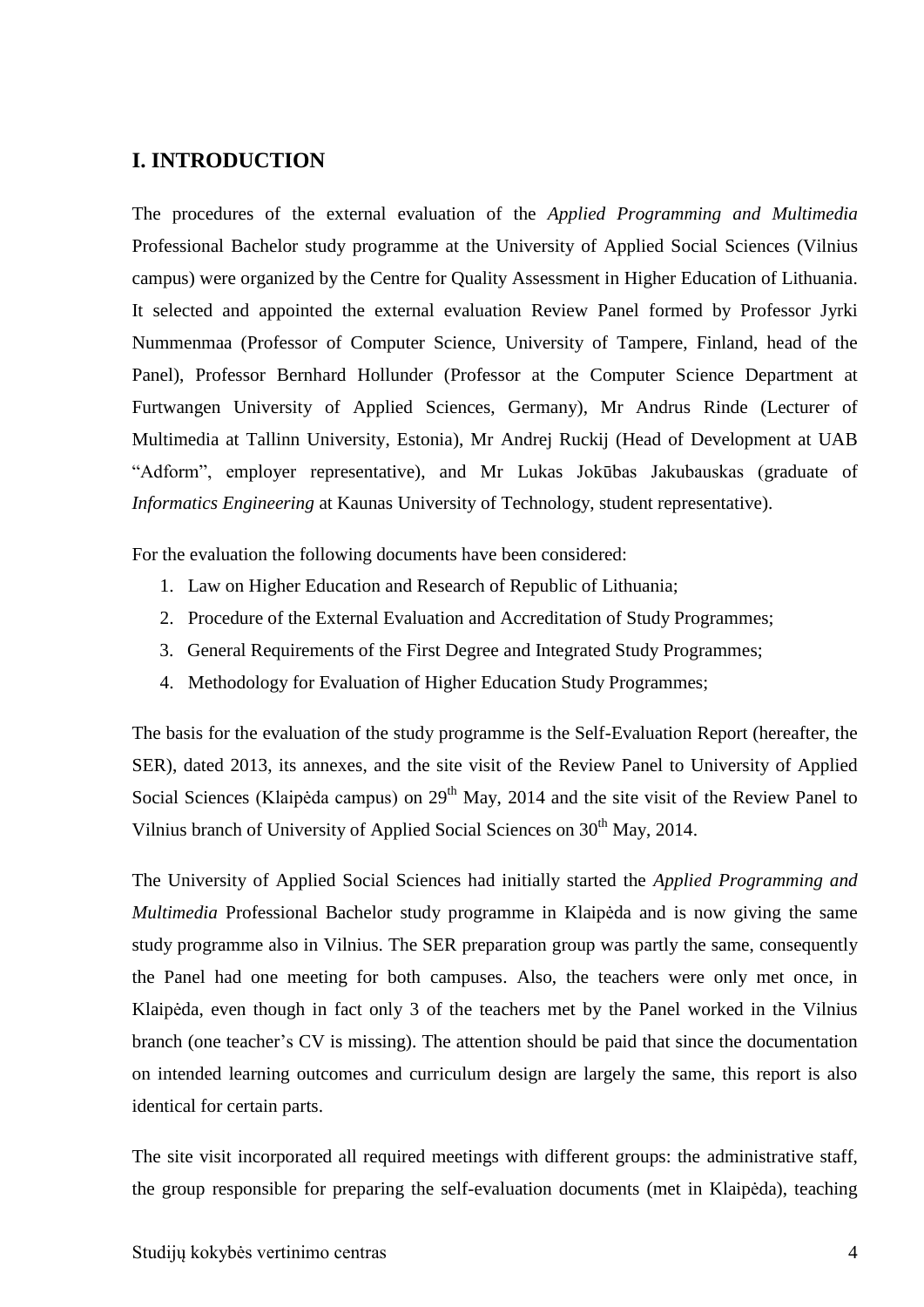<span id="page-4-0"></span>staff (met three teachers in Klaipėda), students, and employers. Graduates were not met separately, since the Vilnius branch has only produced two graduates in this programme. The Review Panel evaluated various support services (classrooms, laboratories, library, computer facilities), examined students' works, and various other materials. The Vilnius branch is moving to new premises, and the preparations for that were underway over the time of the visit (the Panel saw the new site under construction, and related plans of the new site). After the Review Panel discussions and additional preparations of conclusions and remarks, introductory general conclusions of the visit were presented. After the visit, the Panel met to discuss and agree the content of the report, which represents the Review Panel consensual views.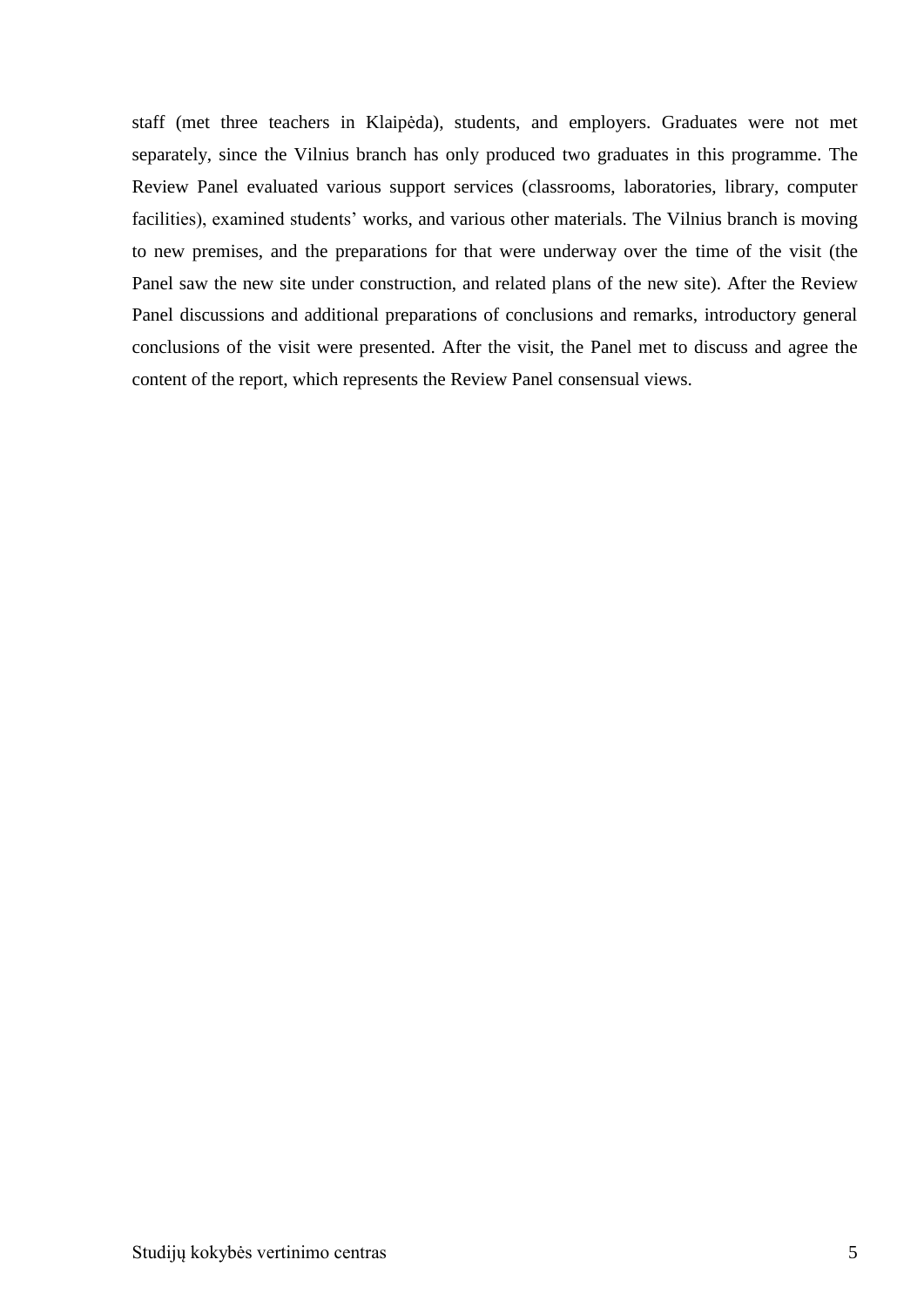#### **II. PROGRAMME ANALYSIS**

#### <span id="page-5-0"></span>*1. Programme aims and learning outcomes*

The aim of the study programme *Applied Programming and Multimedia* is to educate IT specialists awarding a Degree of Professional Bachelor of Programming. Graduates will be able to design, create and manage application programmes, webpages, databases, products of multimedia and animation according to the needs of business activity. The SER emphasizes that the aim of the study programme is formulated according to the country's need for such specialists in the Lithuanian labour market – there is a lack of programmers especially with wider knowledge about different IT areas (multimedia etc.). There are only 2 graduates from the Vilnius campus so far, and they are employed.

The study programme corresponds to the level 6 of Lithuanian Qualifications Framework and European Qualifications Framework. There are 14 intended learning outcomes of the study programme addressing theoretical knowledge, practical skills and general abilities as teamwork and communication. In general, the intended learning outcomes are well-defined, but considering that "multimedia" is in the title of the study programme, in the Review Panel's opinion, it is weakly represented in the intended learning outcomes (only two intended learning outcomes: "Will be able to develop applied programmes, webpages, products of multimedia and animation, corresponding to the needs of organizations; Will be able to apply the principles of computer graphics and information visualization, multimedia technologies when developing programme systems", are related directly to multimedia). As social partners and graduates postulated during the meeting with the Panel, multimedia skills should be emphasized more.

Intended learning outcomes could be also further improved by including computer games programming, modern software development approaches (agile methods) and mobile applications. This would correspond to the growing labour market for games and mobile application creators, and possibly attract more students.

Despite the name of the programme, according to information provided in the SER, the study programme seems to be focused more on programming and less on multimedia. Multimedia elements (sound, video, animation) get only little attention (in study subjects Multimedia Technologies (5 ECTS), Computer Game Programming (7 ECTS), Computer Graphics and Design (4 ECTS) and Interactive Multimedia (5 ECTS)). It should be noted that the subject Interactive Multimedia is offered only for students choosing the specialization Systems of Electronic Business. Therefore there is room for improvement the multimedia part of the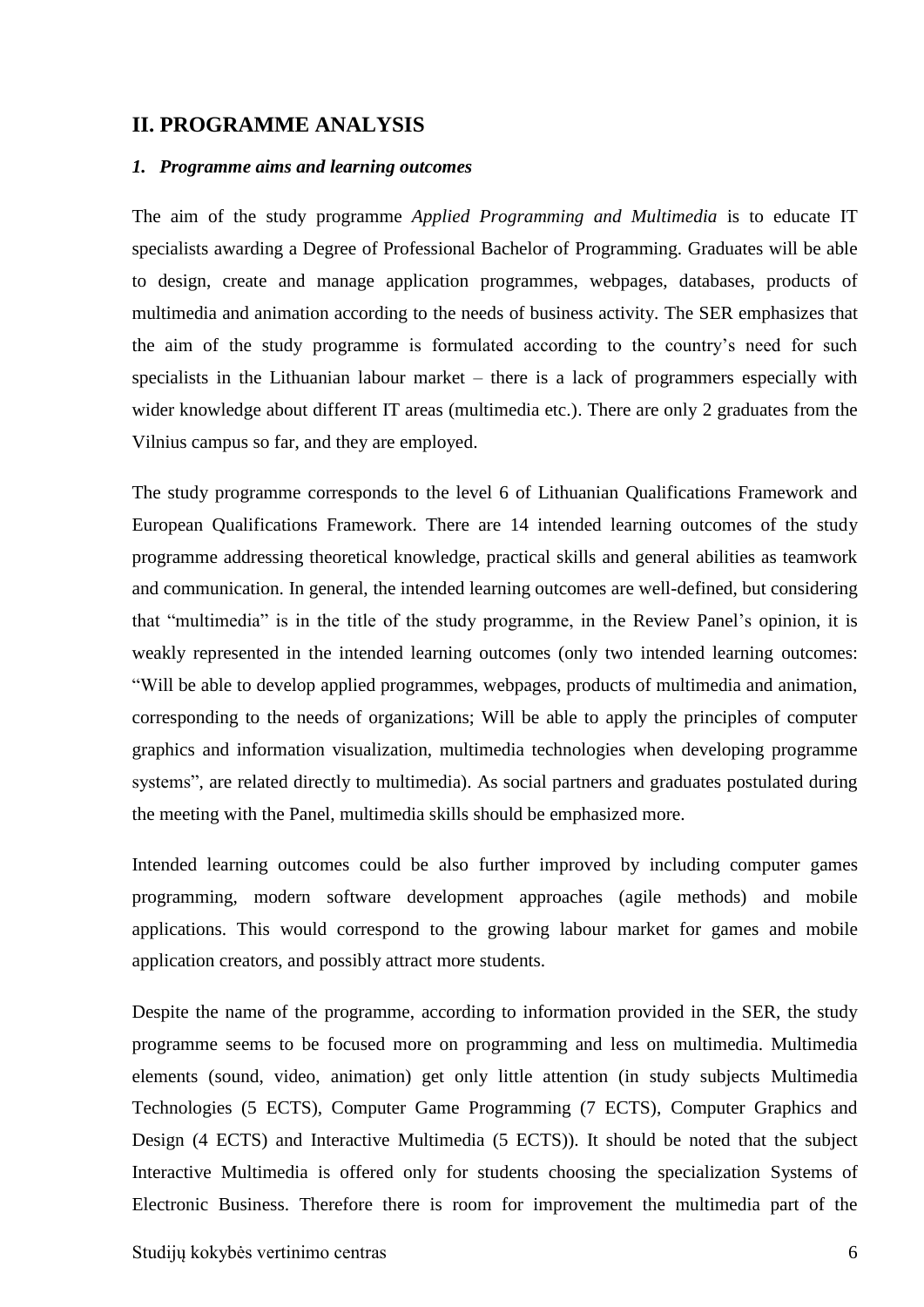programme to ensure the full achievement of the intended learning outcomes on the level appropriate for qualification of Professional Bachelor.

To sum up, study programme aims and intended learning outcomes are proved to match the requirements of type and level of studies in general, even though the Panel has identified some issues related to them. Overall, the aims and intended learning outcomes of the programme are reasonable (the programming and graphics parts of the programme are very well designed) also considering the employment potential. Both aims and intended learning outcomes of the programme can be found on the higher education institution's web page. They are available in English language as well.

#### <span id="page-6-0"></span>*2. Curriculum design*

The study programme consists of 180 ECTS and is completed in full-time study mode (three years). The number of credits for each semester is fixed to 30 ECTS, which ensures equal workload for each semester. Maximum number of study subjects taught during a semester is seven. In the final semester (sixth), a student performs the final practice of professional activity and prepares the final thesis.

The study subjects are grouped into following categories: "general course units of college studies" (17 ECTS), "course units of major study field" (86 ECTS), "practices" (33 ECTS), "course units aimed at deepening knowledge in a study field" (also called specializations in Annex 7 of SER, each 15 ECTS), "optional modules from other study fields" (9 ECTS), final thesis (10 ECTS) and free optional study subjects (10 ECTS). The Review Panel after the analysis of the provided documents can approve that the curriculum design meets legal requirements set by the Minister for Education and Science of the Republic of Lithuania – "General Requirements of the First Degree and Integrated Study Programmes".

The structure of the programme is a good mix of general subjects, professional subjects and practices, and ensures consolidation of the skills acquired. In addition, the order of study subjects seems to be logical. Most of the subjects of major study field are taught during the first four semesters, fifth semester is mainly for specialization.

In Review Panel's opinion, curriculum contains mostly relevant topics except for the study subject Numerical Methods (3 ECTS), which does not seem to be important and necessary for the achievement of the intended learning outcomes nor as a background material for other studies.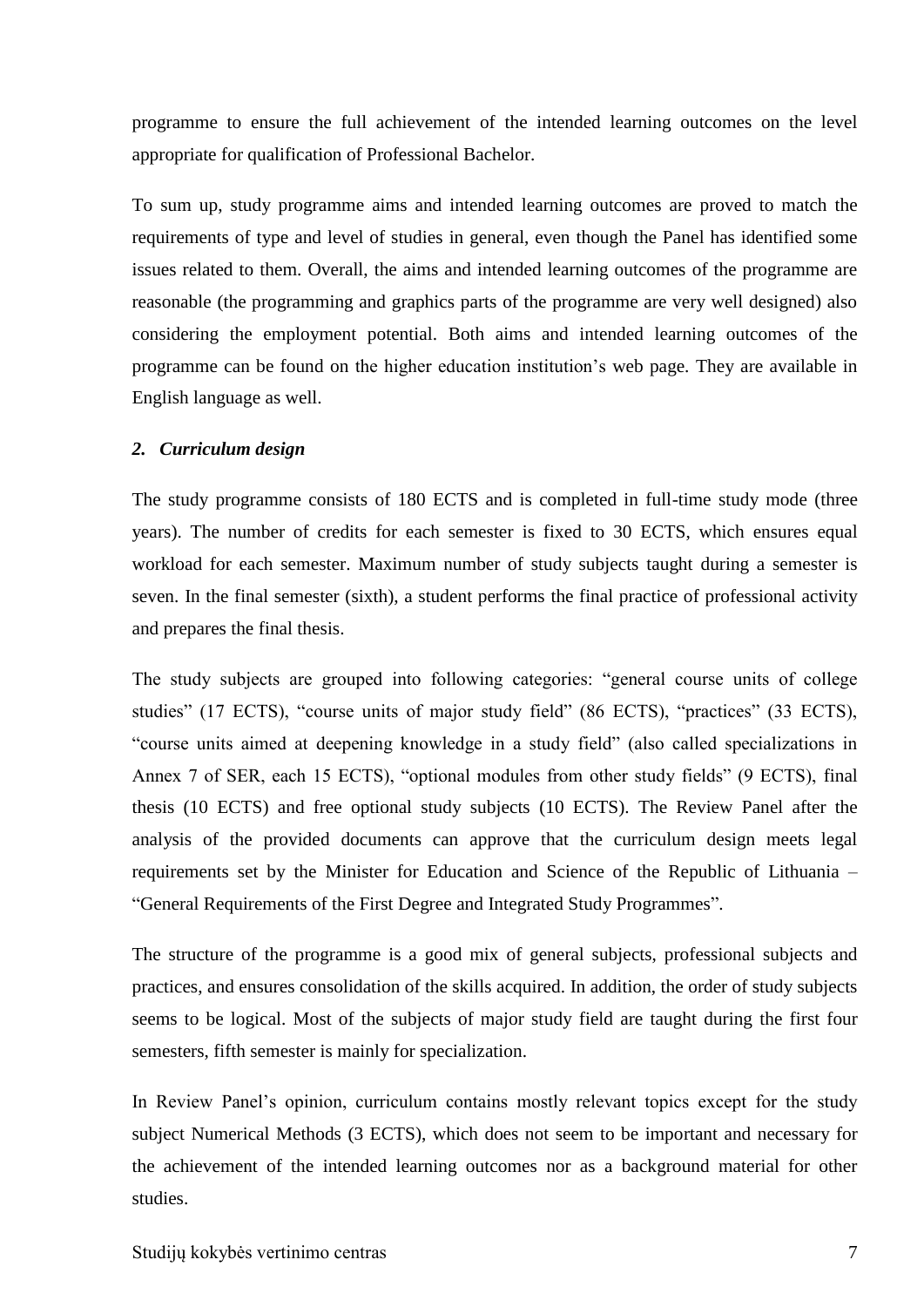It also can be noticed that some repetition appears in several study subjects, i.e. HTML web page elements are discussed in varying extents in four different study subjects: Computer Graphics and Design (semester II); Web Design and Programming (semester III); Java Technologies (semester IV) and Interactive Multimedia (semester V)). 3D animation is discussed in two study subjects: Multimedia Technologies and Computer Game Programming as well. This should be reconsidered by the staff responsible for programme implementation.

The scope of the curriculum covers all the intended learning outcomes, but some topics, in the Panel's point of view, are not taught deeply enough. For example, there are only few hours dedicated to audio, video and animation. Multimedia data management could receive more attention as well. Deeper approach to multimedia topics could be introduced within existing subjects if redundant content (i.e. HTML in different courses) is removed.

Additionally, according to the study subjects' descriptors provided as an Annex of the SER, some important topics in computer science are only briefly described or not discussed at all – agile methods of software development, data compression, security (encryption etc.), multimedia in databases, human-computer interaction (HCI), responsive web, mobile applications. The Panel mainly met teachers from Klaipėda campus, and it was understood by the Panel that the SER and its annexes do not reflect the real situation and there are study subjects that include more topics than officially listed (agile methods, HCI, mobile devices etc.). Since the Panel met only 3 teachers from Vilnius campus, a similar conclusion is hard to make, and there is some uncertainty whether the matters are the same way in Vilnius.

The Panel also would like to note that as some topics are spread into different study subjects, i.e. some security aspects are discussed in subjects: Computer Architecture and Operating Systems, Computer Networks and Protection of Information and E-Business Technologies and Online Marketing, the care is needed to coordinate these areas.

Methods used to achieve the intended learning outcomes seem to be appropriate in principle  $-$  a lot of practice and hands on work, which is a pre-requisite for training skilled professionals.

Even though the Panel identified a number of weaknesses, they are not major and, in the opinion of the Panel, the curriculum in general is well-designed and relevant from the employment perspective.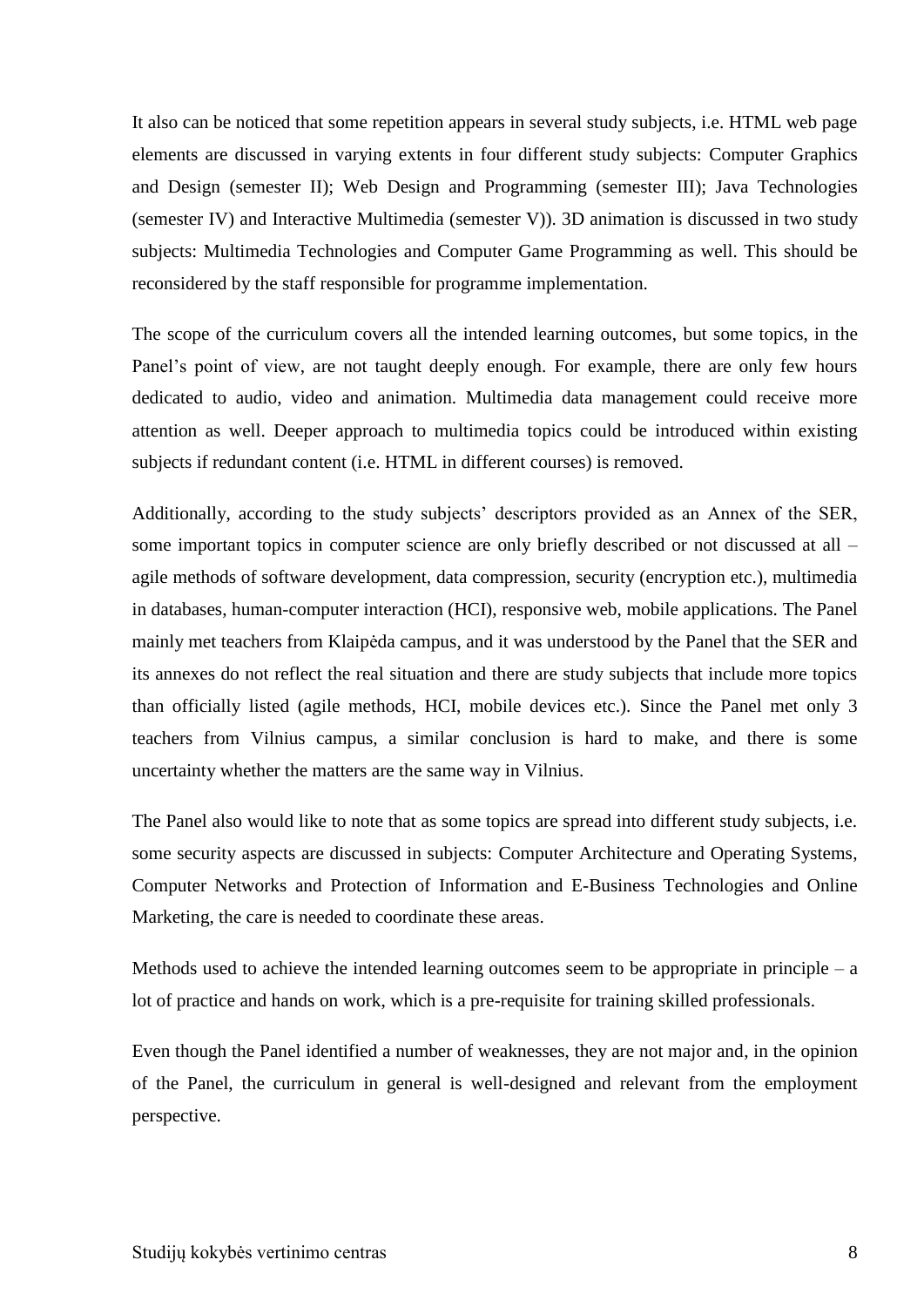#### <span id="page-8-0"></span>*3. Staff*

<span id="page-8-1"></span>The study programme is implemented by 4 associate professors (all holding a doctoral degree), 12 lecturers and 1 assistant. One of the lecturers is also a doctoral student. All members of teaching staff have at least Master degree (or equal qualification). Average age of teaching staff is 35 years and the distribution of age ranges from 28 to 48 years. According to Annex 2 of the SER, most lecturers have at least three years of teaching practice (2 members of staff have less experience), while the average is 8 years.

Of the volume of the main study field, 17% is taught by scientists – this meets the legal requirement (at least 10%). Another legal requirement (at least 50% of teachers must have at least three years of practical experience) also seems to be met. Actually, according to Annex 2 of the SER, all members of staff have at least 4 years of practical experience. **Unfortunately these numbers do not seem to be plausible – just after creative interpretation, only 9 members of staff seem to have required practical experience**, which is approximately 53%, and after all, the legal requirement is met.

Such mismatch can be a result of poorly written CVs, but it also seems that in some cases, pedagogical experience is included in practical experience (i.e. teacher of Computer Architecture and Operating Systems, Multimedia Technologies, and Computer Network and Protection of Information; teacher of Computer Graphics and Design and Cognitive Practice of Professional Activity; teacher of Professional Communication; and teacher of Web Design and Programming).

Most lecturers are part-time employees of the higher education institution and have only 5-6 hours of lectures per week.

There is a very small number of students (maximum 22) which makes it possible to have student/teacher ratio only as small as 1.3. At least theoretically this should leave teachers a lot of time for research, consultations, etc.

University of Applied Social Sciences administration has provided several instruments for professional development of the staff. Several trainings to improve didactic competences have been carried out. According to the SER, the programme's lecturers have taken an active part in the EUF projects intended for updating of study programmes and development of didactic competences.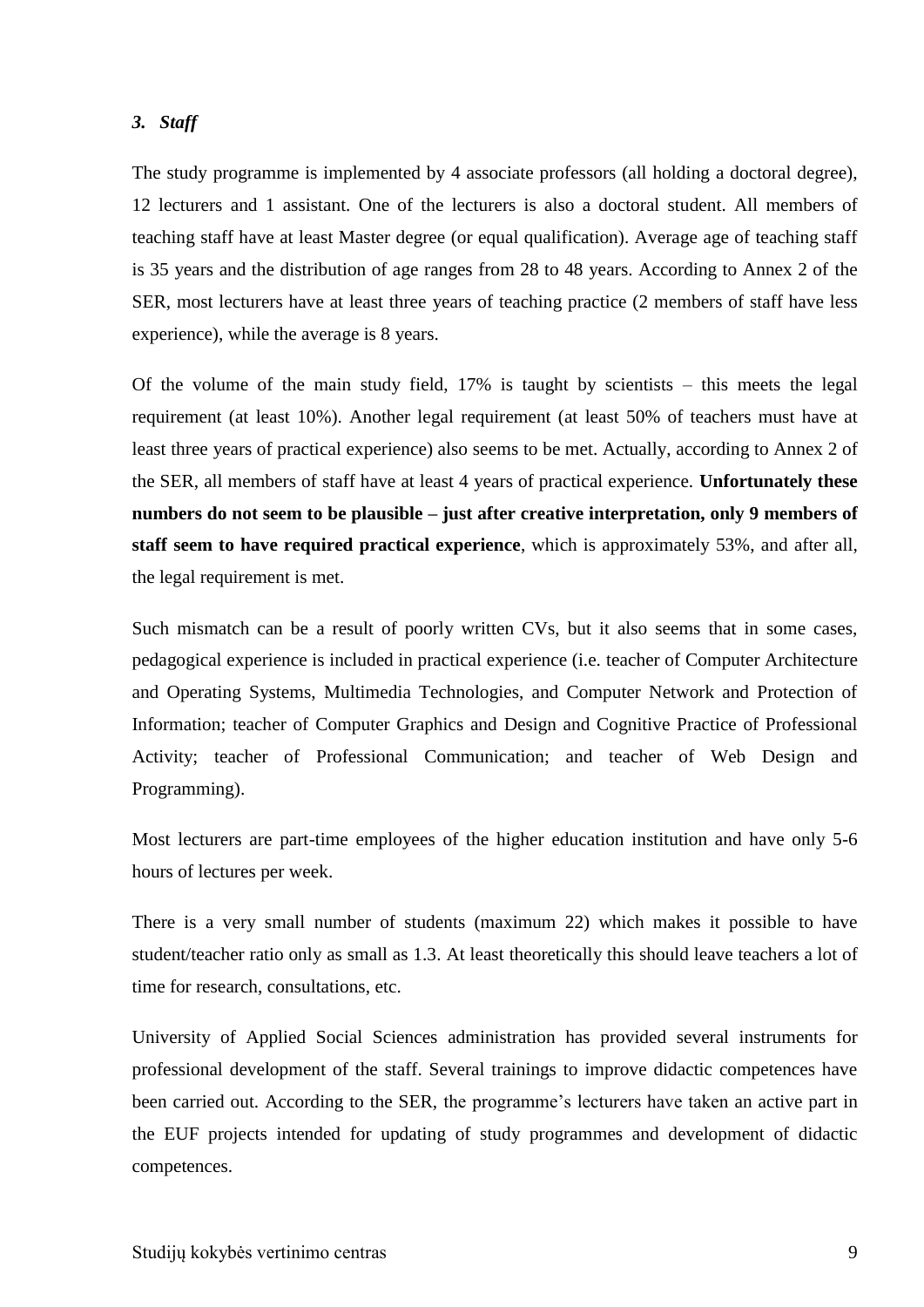Lecturers are encouraged to study for doctorates. To ensure their personal development, all lecturers have to evaluate their activities once in three years. Under Erasmus programme, some lecturers have visited Latvia, Portugal, Belgium, Italy, Romania, and Bulgaria.

As lecturers of this study programme are more oriented to practice, they are not very actively involved in research. Still, 5 members of staff have published their articles in scientific editions (mostly in Lithuania, but some in international editions).

As it was mentioned above, the Review Panel only met three lecturers from Vilnius branch. It should be noted that Associate Professor Aleksandr Igumenov (joint meeting was held in Klaipėda) left a positive impression as an active and good teacher.

During the meeting with the Panel both students and social partners claimed that students have poor practical skills. This is directly related to how study subjects are implemented – **the subjects of study programme are not implemented the way they should be and that must to some extent be because of how teachers teach. This may be linked to the fact that the teaching staff is not very experienced and appears to only just fulfil the legal requirements**.

Study programme is mainly managed in Klaipėda, and the staff of Vilnius campus can contribute into development of curriculum, but the Panel did not get a clear view as to how much they actually use this opportunity.

#### *4. Facilities and learning resources*

The Panel visited the premises just when the term was about to finish, and those were the last days when the old premises were used, so for instance, the equipment was already partly packed up. However, the found old premises were quite modern, though much better is to be expected when the higher education institution moves to the new premises, which according to the pictures and what were seen on the building site, are designed to provide a modern learning environment that supports creativity. The size of the current premises is harder to evaluate, since the same facilities are shared by different programmes, but there is no reason to think that the size of the facilities would not be enough.

The laboratories are modern and in excellent condition – some laboratories had not been packed up yet, and also some of the packed-up equipment was checked to see that it was more or less equal to that seen at the Klaipėda branch.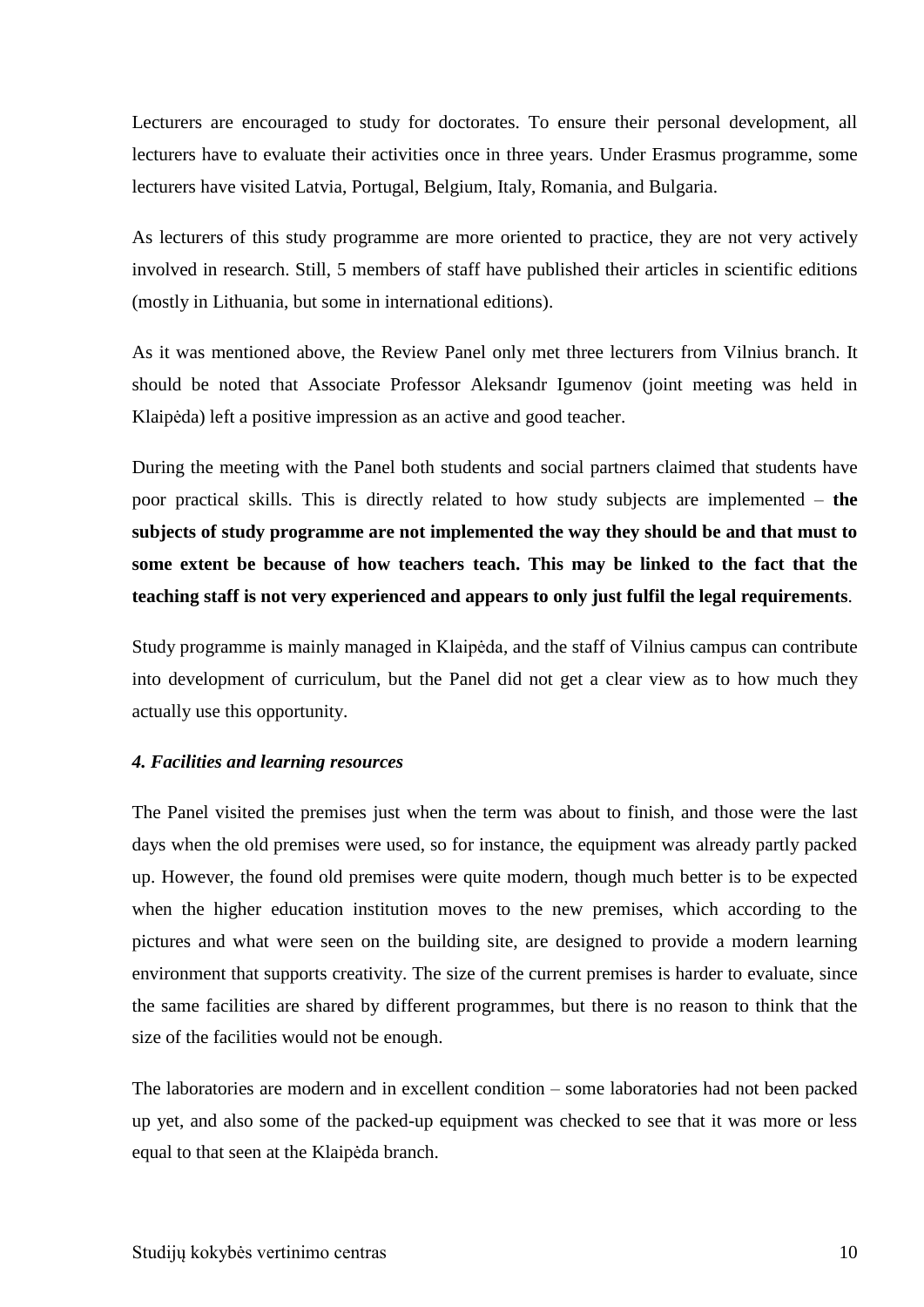The library provides the electronic materials commonly available for universities and colleges in Lithuania, and books, which seemed reasonably new.

The practice places are arranged with the help of social partners. No complaints were provided on it by the students.

#### <span id="page-10-0"></span>*5. Study process and student assessment*

The admission process is typical for the Lithuanian higher education institutions – the competition score is made up of the marks for mathematics, informatics, Lithuanian language during school final examination and annual mark for foreign language multiplied by leverage coefficients. General requirements of entering higher education institutions of Lithuania are published on the website of general admission of Association of Lithuanian Higher Education Institutions.

The staff helps by giving information on study subjects and specializations before the students select, which is also necessary since the information is not publicly available.

Students are encouraged to participate in mobility programmes and they participate quite actively. There are foreign students on the programme, e.g. the Panel met one from Nigeria and one from France. English language is well integrated to the studies, both foreign and Lithuanian students the Panel met were happy with the arrangement of the study process.

Student assessment is done using accumulative grades, practical assignments, and oral presentations. Students do not need to memorize things to pass exam, teachers require students to demonstrate practical skills during exam.

According to the social partners, the graduates easily find employment in the area of their studies.

#### <span id="page-10-1"></span>*6. Programme management*

According to the SER: "The SMK has an established and constantly implemented Quality Assurance System, which foresees responsibility of divisions and separate employees for assuring quality, student participation while assuring quality as well as implementation, supervision and ways of improving policy of quality assurance. The SMK has confirmed and is carrying out periodic revisions, monitoring of study programmes, procedures of analysis and improvement, assuring an appropriate collection of information, its analysis and usage for an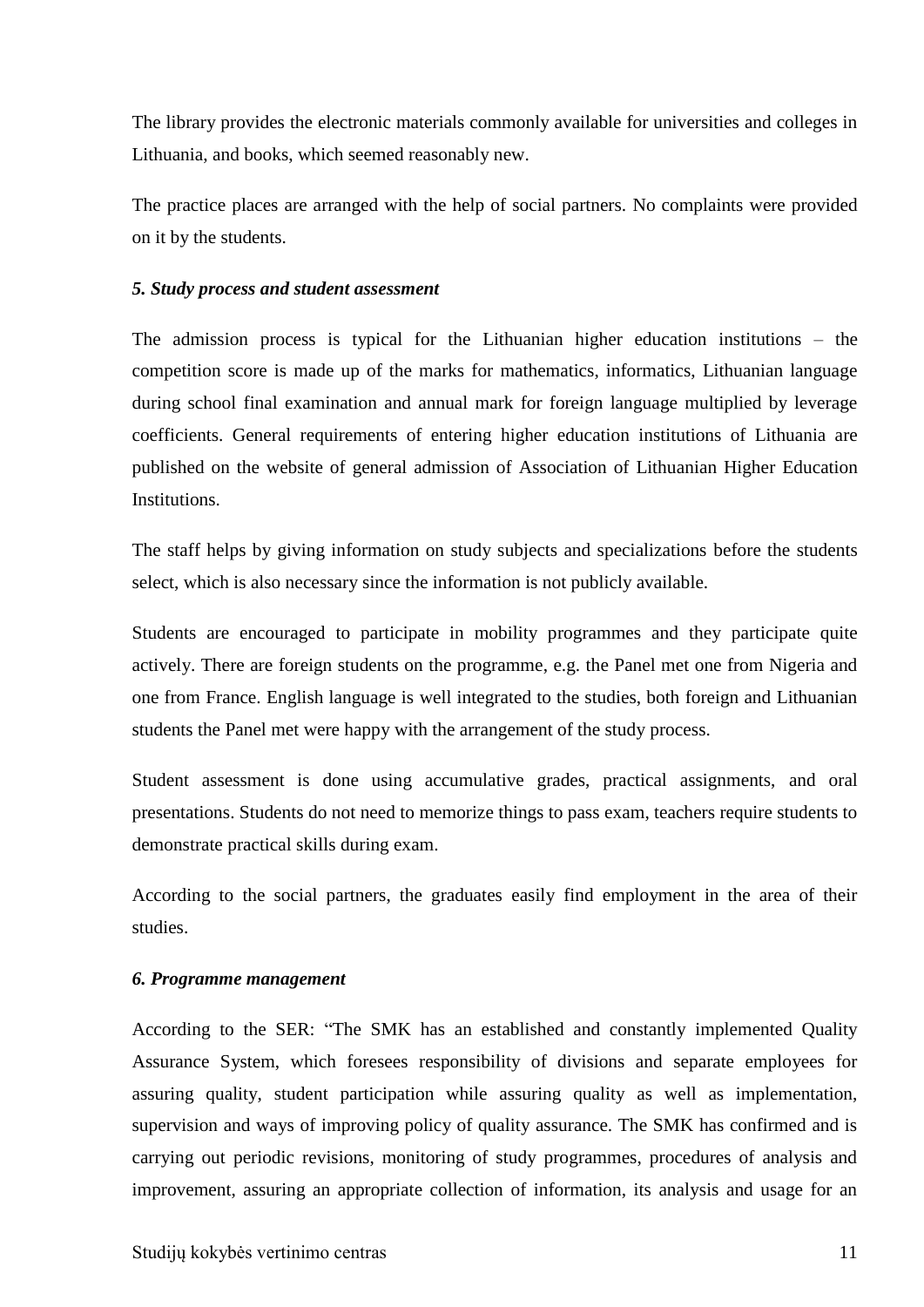efficient management of implemented study programmes." From the provided information, the Panel can approve that the higher education institution has formally set management structure and procedures to implement and improve the quality of studies.

There is only little public information about the study programme. In addition, the provided information in the SER and the annexes was to some extent incomplete, and also a bit hard to read, e.g. there were a lot of annexes without informative names.

The feedback from different stakeholders is collected and taken into account in programme development. Student feedback can be given on-line using a web form that does not require a login, and is thus anonymous. **Meeting with students discovered that they are not fully aware of possibilities to improve/change programme content; they mainly evaluate teachers while filling in surveys.**

University of Applied Social Sciences is very active with social partners and has a big network. Social partners offer students topics for final theses and participate in evaluation of final theses. Noticeable, that there is a very strong social partner advocating game development in Vilnius, which may prove to be beneficial for the programme.

<span id="page-11-0"></span>**The findings of differences between Klaipėda and Vilnius campuses suggest that there is a difference in management related to the problems in Vilnius. After talking to students, it seems that the SER and its annexes do not always reflect the real situation and subjects are not implemented according to study subjects descriptions. The students found that the teaching on just the basic topics like programming does not give them practical skills, which they need. They claimed that teaching was mainly theoretical. Also, approach to some topics is very shallow or non-existing, i.e. security, PHP programming, sound**. The curriculum does not imply these problems, and they did not seem to appear like this in Klaipėda campus. **Copying a study programme from one site to another is a complicated process, and requires close supervision, collaboration between teachers, successful recruitment of teachers, etc. It seems that the management has not been fully successful in managing these issues.**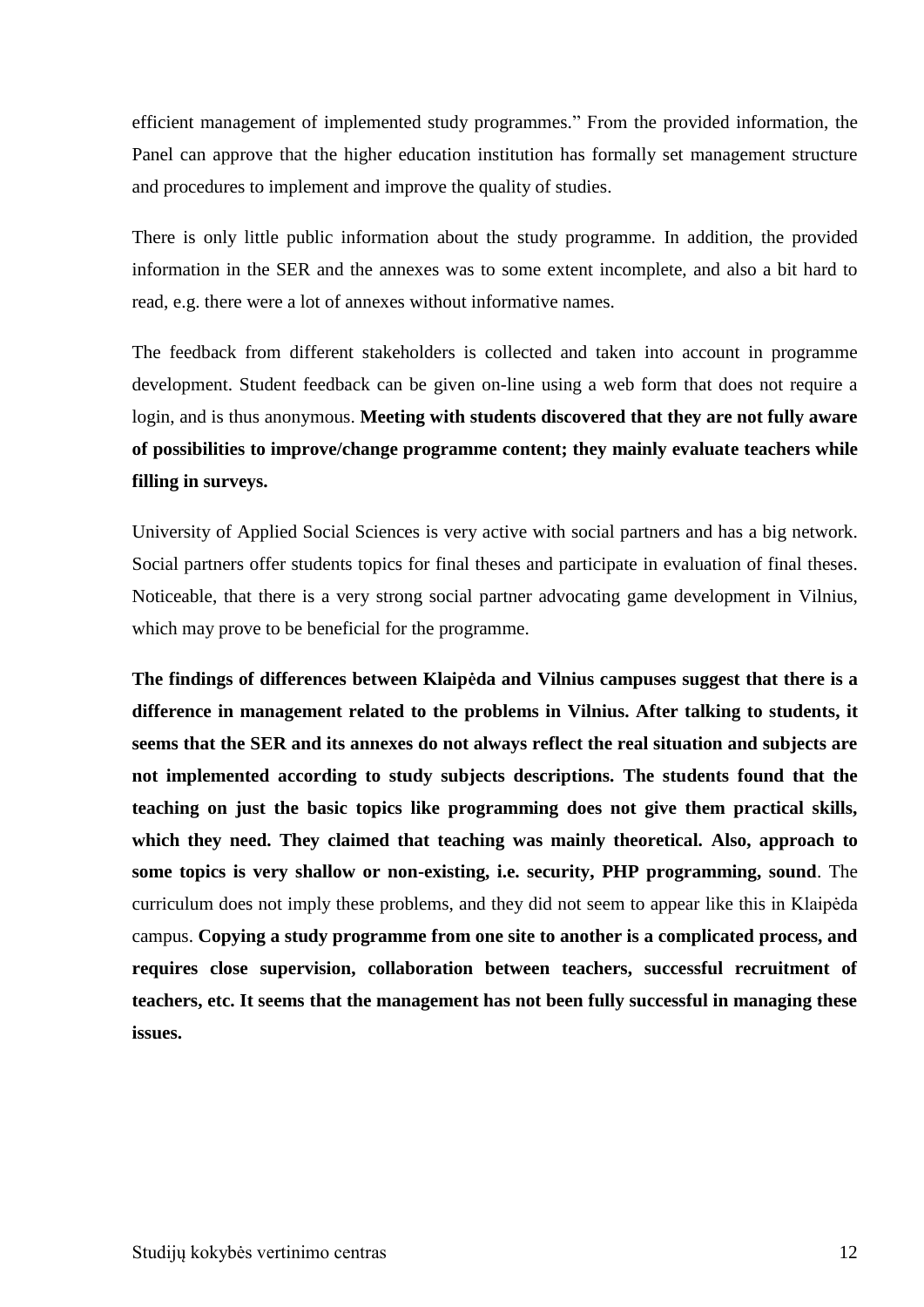### **III. RECOMMENDATIONS**

- 1. The management should urgently ensure that teachers realize the study subjects the way they should, providing the training for the necessary practical skills. This is necessary starting from the basic programming study subjects and reaching to topics such as PGP encryption, active databases, multimedia in databases, and agile methods, which even in Klaipėda are only reviewed in theory, without practical hands-on work.
- 2. The role of multimedia should be made stronger in the programme. To help adding deeper materials, some overlapping materials can be removed.
- 3. Curriculum documentation should be reviewed to ensure that it matches the current situation.
- 4. Numerical methods should be replaced for material that is directly useful in the programme.
- 5. Public information about the programme should be improved.
- <span id="page-12-0"></span>6. It should be ensured that different stakeholders know how they can influence the development of the programme.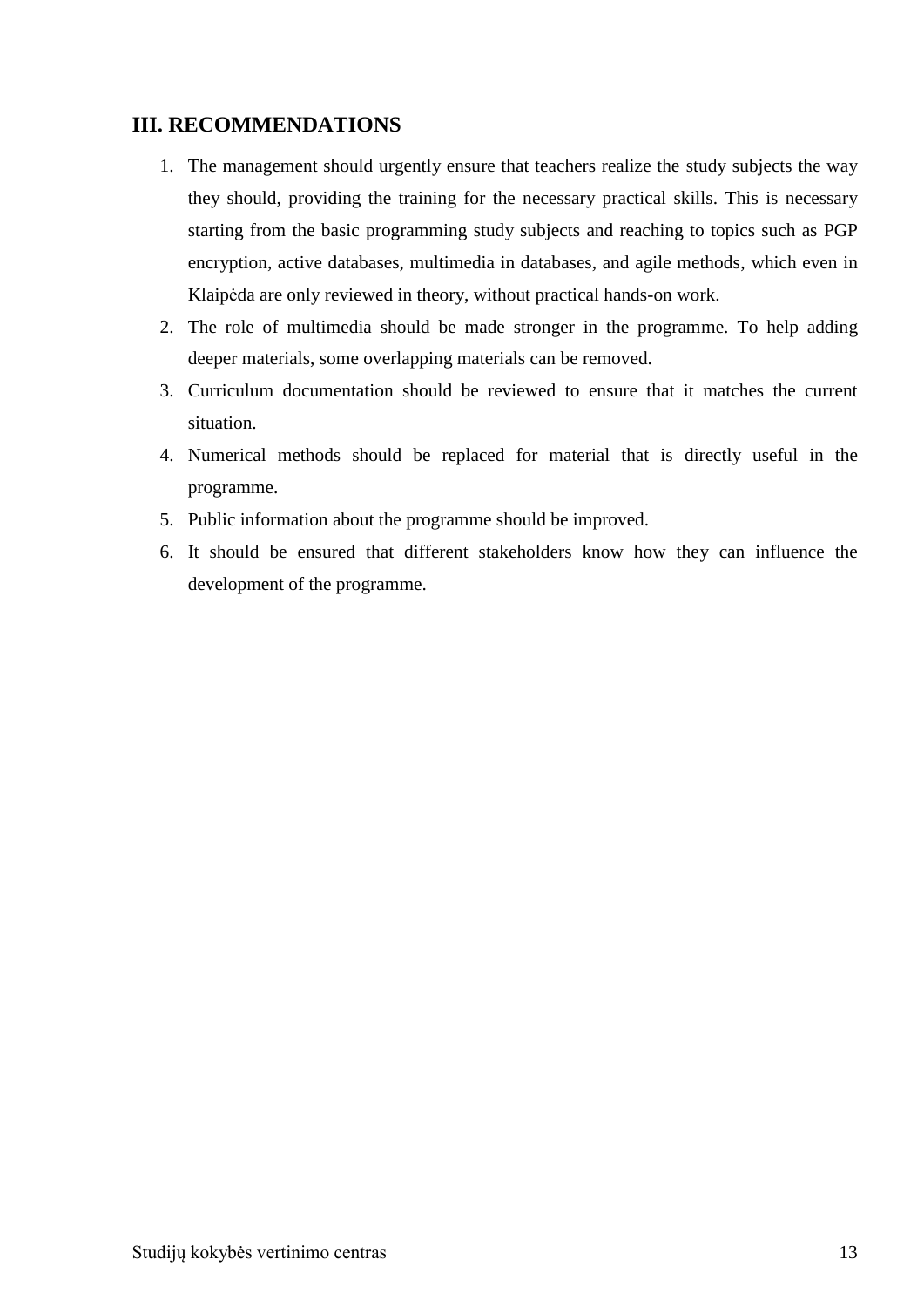### **IV. SUMMARY**

The first cycle study programme *Applied Programming and Multimedia* at University of Applied Social Sciences gives employment for the students. However, the multimedia dimensions should be stronger, e.g. the intended learning outcomes on multimedia are not very strong considering that it is in the title.

Curriculum contains mostly relevant topics, with the exception of numerical methods that do not seem relevant. Deeper topics on multimedia could be introduced, and this could partly be made possible via removing redundant content on e.g. HTML from different subjects. More concrete work on things like PGP encryption, active databases, multimedia in databases, and agile methods should be tried in practice instead of just introducing the theory. Some content is spread into study subjects to penetrate different aspects, like multimedia and security, and care is needed to coordinate these areas.

Both students and social partners say that students have poor practical skills. This is related to how subjects are implemented – the subjects of study programme are not implemented the way they should be and that must to some extent be because of how teachers teach. This may be linked to the fact that the teaching staff is not very experienced and appears to only just fulfil the legal requirements.

Generally, there is little public information about the programme. Additionally, the provided information in the SER and the annexes was to some extent incomplete, and also a bit hard to read. Regarding students feedback, it can be given, and is anonymous.

The feedback from different stakeholders is collected and taken into account in programme development, e.g. games programming got into the compulsory material due to suggestions.

<span id="page-13-0"></span>The findings of differences between Klaipėda and Vilnius campuses suggest that there is a difference in management related to the problems in Vilnius. Copying a study programme from one site to another is a complicated process, and requires close supervision, collaboration between teachers, successful recruitment of teachers, etc. It seems that the management has not been fully successful in managing these issues.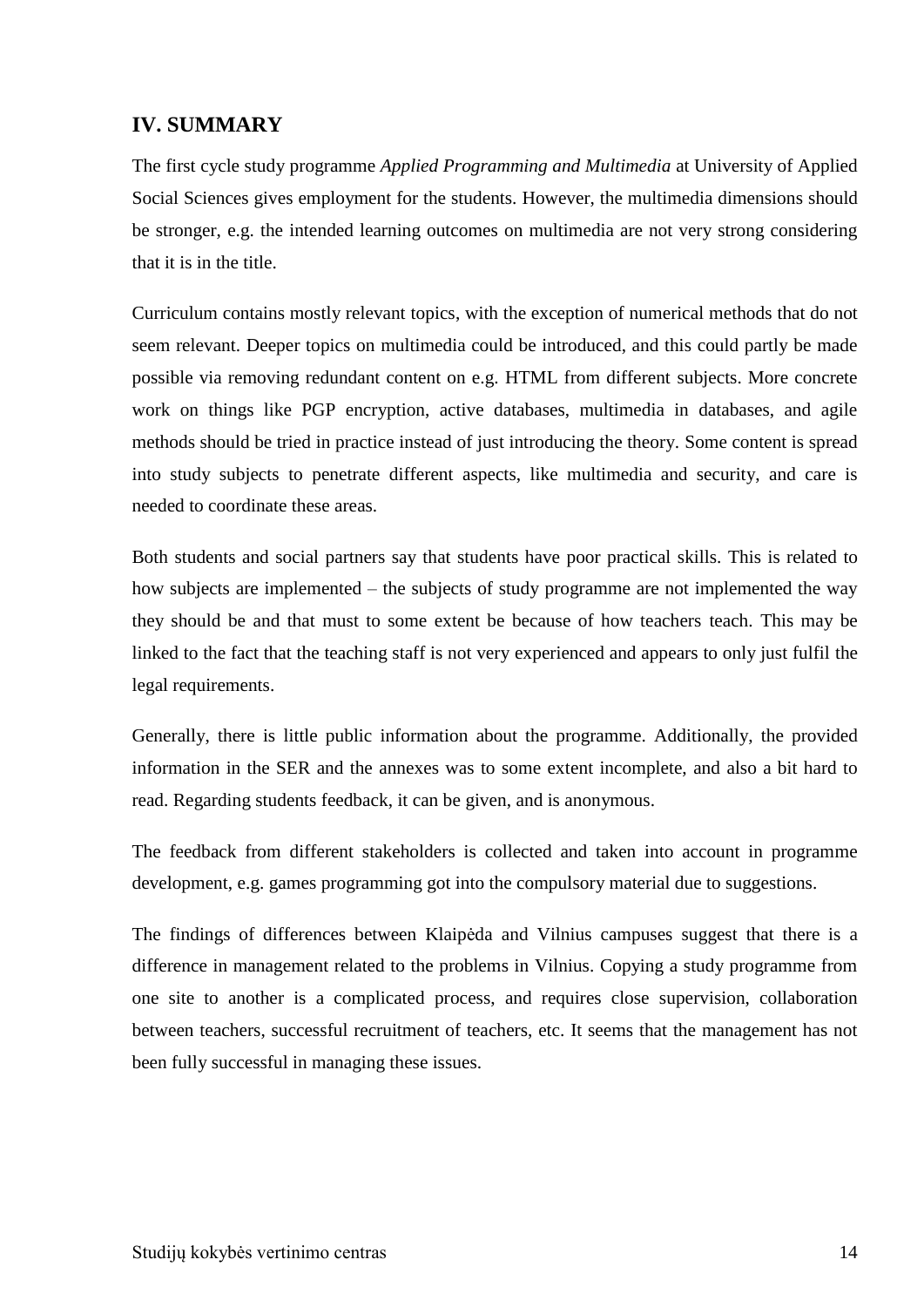### **V. GENERAL ASSESSMENT**

The study programme *Applied Programming and Multimedia* (state code – 653I32001) at University of Applied Social Sciences is given **a positive** evaluation.

| No. | <b>Evaluation Area</b>                                                                                     | <b>Evaluation Area</b><br>in Points* |
|-----|------------------------------------------------------------------------------------------------------------|--------------------------------------|
| 1.  | Programme aims and learning outcomes                                                                       | 3                                    |
| 2.  | Curriculum design                                                                                          |                                      |
| 3.  | <b>Staff</b>                                                                                               | ◠                                    |
| 4.  | Material resources                                                                                         |                                      |
| 5.  | Study process and assessment (student admission, study process<br>student support, achievement assessment) |                                      |
| 6.  | Programme management (programme administration, internal quality<br>assurance)                             |                                      |
|     | <b>Total:</b>                                                                                              | 18                                   |

*Study programme assessment in points by evaluation areas*.

\*1 (unsatisfactory) - there are essential shortcomings that must be eliminated;

2 (satisfactory) - meets the established minimum requirements, needs improvement;

3 (good) - the field develops systematically, has distinctive features;

4 (very good) - the field is exceptionally good.

Grupės vadovas: Team leader: Prof. Jyrki Nummenmaa

Grupės nariai:

Prof. Bernhard Hollunder

Mr Andrus Rinde Mr Andrej Ruckij Mr Lukas Jokūbas Jakubauskas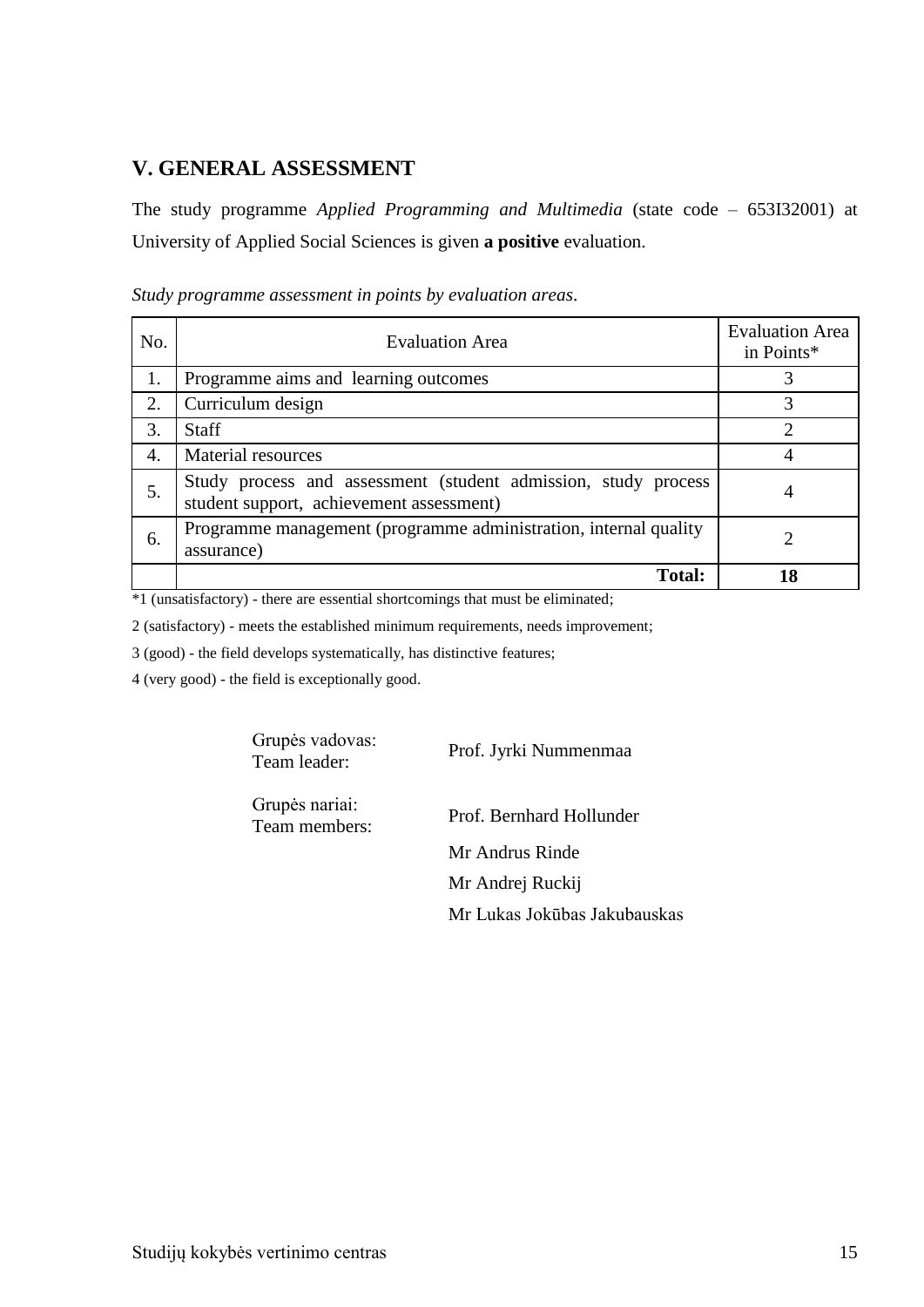#### **SOCIALINIŲ MOKSLŲ KOLEGIJOS VILNIAUS FILIALO PIRMOSIOS PAKOPOS STUDIJŲ PROGRAMOS** *TAIKOMASIS PROGRAMAVIMAS IR MULTIMEDIJA*  **(VALSTYBINIS KODAS – 653I32001) 2014-08-19 EKSPERTINIO VERTINIMO IŠVADŲ NR. SV4-454 IŠRAŠAS**

<...>

# **V. APIBENDRINAMASIS ĮVERTINIMAS**

Socialinių mokslų kolegijos Vilniaus filialo studijų programa *Taikomasis programavimas ir multimedija* (valstybinis kodas – 653I32001) vertinama **teigiamai**.

| Eil. | Vertinimo sritis                                 | <b>Srities</b><br>įvertinimas, |
|------|--------------------------------------------------|--------------------------------|
| Nr.  |                                                  | balais*                        |
| 1.   | Programos tikslai ir numatomi studijų rezultatai | 3                              |
| 2.   | Programos sandara                                | 3                              |
| 3.   | Personalas                                       | っ                              |
| 4.   | Materialieji ištekliai                           | $\overline{4}$                 |
| 5.   | Studijų eiga ir jos vertinimas                   | 4                              |
| 6.   | Programos vadyba                                 | 2                              |
|      | Iš viso:                                         | 18                             |

\* 1 - Nepatenkinamai (yra esminių trūkumų, kuriuos būtina pašalinti)

2 - Patenkinamai (tenkina minimalius reikalavimus, reikia tobulinti)

3 - Gerai (sistemiškai plėtojama sritis, turi savitų bruožų)

4 - Labai gerai (sritis yra išskirtinė)

# **IV. SANTRAUKA**

Socialinių mokslų kolegijoje vykdoma pirmosios pakopos studijų programa *Taikomasis programavimas ir multimedija* suteikia studentams galimybę įsidarbinti. Vis dėlto multimedijos aspektas studijų programoje galėtų būti aiškiau ir išsamiau apibrėžtas, pavyzdžiui, numatomų studijų rezultatų orientavimas į multimediją nėra pakankamas, nors ji ir pabrėžiama studijų programos pavadinime.

Studijų programos sandara yra tinkama, išskyrus skaitinių metodų dėstymą, kuris šioje studijų programoje nėra itin aktualus. Multimedijos studijų dalykai galėtų būti dėstomi išsamiau. Tam pasitelkti būtų galima pasikartojančios medžiagos iš įvairių studijų dalykų pašalinimą, pvz., HTML. Tokie dalykai kaip PGP kodavimas, veikiančios duomenų bazės, multimedijos duomenų bazėse ir Agile metodai verčiau būtų išbandomi praktiškai užuot dėsčius tik teoriją. Kai kurios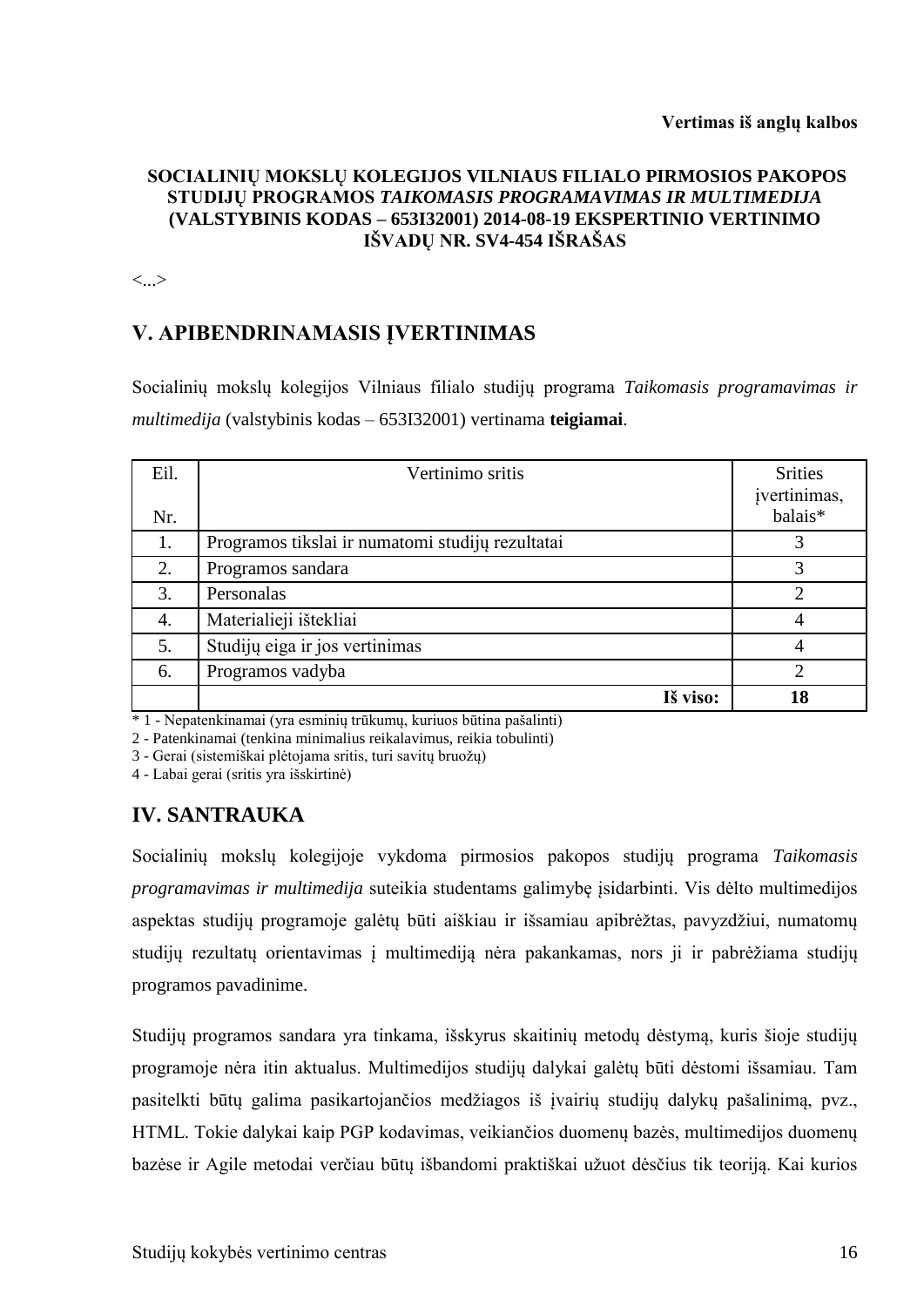medžiagos dėstymas yra paskirstytas po įvairius studijų dalykus, siekiant aprėpti įvairius aspektus, pavyzdžiui, multimediją ir saugą. Minėtąsias sritis reikėtų koordinuoti.

Studentų ir socialinių partnerių teigimu, studentai neįgyja pakankamai praktinės patirties. Tai priklauso nuo to, kaip studijų dalykai yra dėstomi. Šioje studijų programoje dalykai nėra dėstomi taip, kaip turėtų būti ir tai labiausiai priklauso nuo dėstytojų. Galbūt taip yra dėl to, kad dėstytojai neturi pakankamai praktinės patirties ir tik minimaliai tenkina teisės aktų nustatytus reikalavimus, keliamus jų kvalifikacijai.

Informacijos apie studijų programą nėra pakankamai. Be to, savianalizės suvestinėje ir jos prieduose pateikiama informacija nėra išsami, todėl jos pagrindu vertinti studijų programą yra pakankamai sudėtinga. Dėl studentų grįžtamojo ryšio, jo teikimui yra sukuriamos prielaidos. Pažymėtina, kad studentai grįžtamąjį ryšį teikia anonimiškai.

Įvairūs socialiniai dalininkai teikia grįžtamąjį ryšį, į kurį yra atsižvelgiama tobulinant studijų programą, pvz., pagal pateiktus siūlymus į privalomuosius studijų dalykus yra įtrauktas žaidimų programavimas.

Skirtumai tarp studijų programos vykdymo Klaipėdoje ir Vilniuje rodo, kad problemos Vilniuje galimai yra sąlygotos studijų programos vadybos. Tos pačios studijų programos vykdymas skirtinguose padaliniuose yra sudėtingas procesas ir reikalauja atidžios stebėsenos, bendradarbiavimo tarp dėstytojų, sėkmingo dėstytojų pasirinkimo ir t. t. Atrodo, kad už programos vadybą atsakingi asmenys nevisiškai geba šiuos aspektus sukoordinuoti.

# **III. REKOMENDACIJOS**

- 1. Už programos vykdymą atsakingi asmenys turėtų trumpalaikėje perspektyvoje užtikrinti, kad dėstytojai teisingai suvoktų ir dėstytų studijų dalykus ir lavintų būtinus praktinius studentų įgūdžius. Tai reikėtų pradėti daryti nuo pagrindinių programavimo studijų dalykų, pereinant prie tokių, kaip PGP kodavimas, veikiančios duomenų bazės, multimedija duomenų bazėse ir *Agile* metodai, kurie net ir Klaipėdoje yra dėstomi tik teoriniu lygmeniu, be praktinio studentų įgūdžių ugdymo.
- 2. Multimedijai turėtų būti skiriama daugiau dėmesio šioje studijų programoje. Siekiant išsamesnio studijų dalykų dėstymo kai kurių persidengiančių temų dėstymo galėtų būti atsisakoma.
- 3. Su programos sandara susiję dokumentai turėtų būti peržiūrėti, siekiant užtikrinti, kad jie atitinka esamą padėtį.